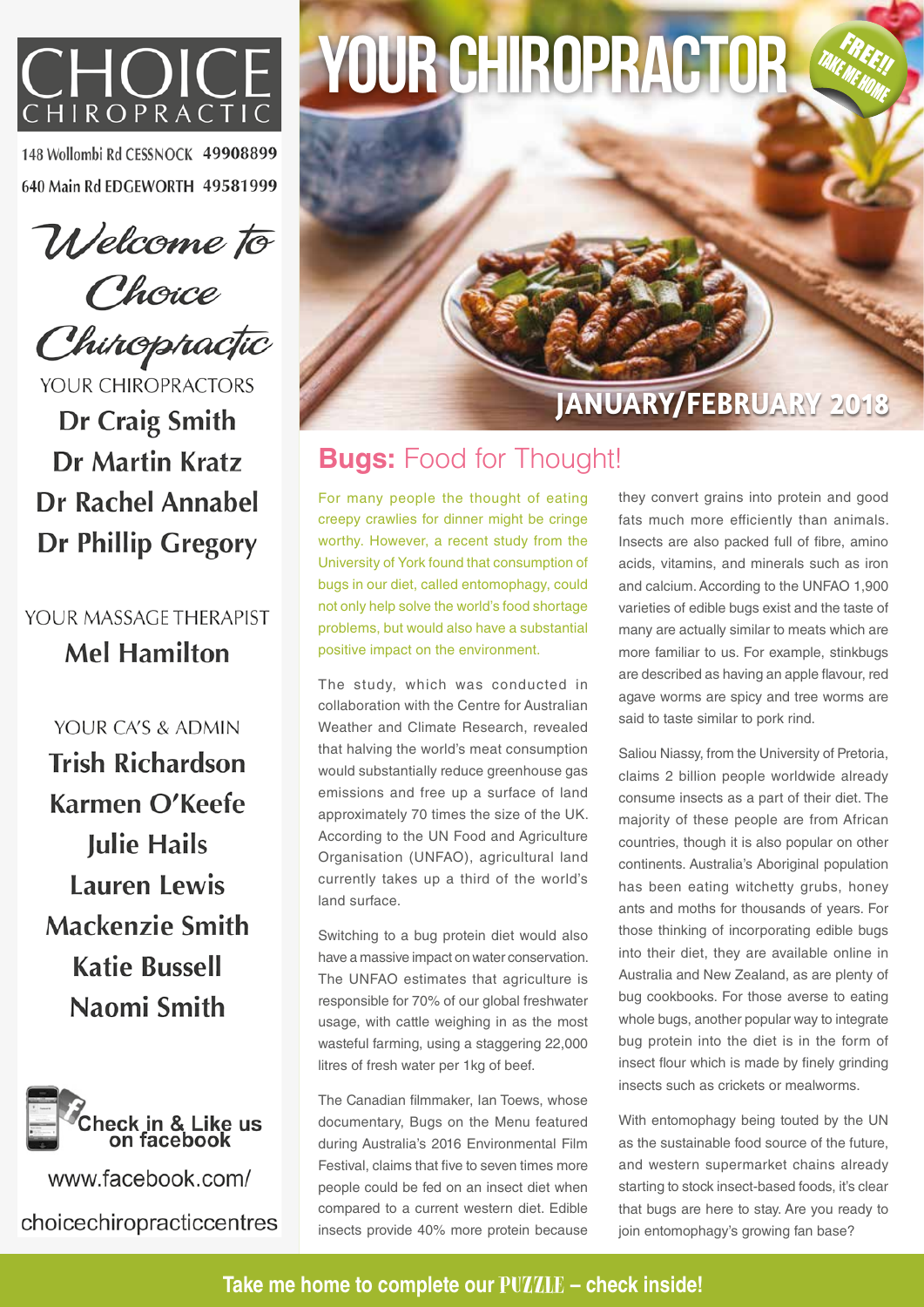## Can **Meditation** Change our **Gene Expression?**

We hear a lot about the benefits of incorporating meditation into a healthy lifestyle, but what scientific evidence is there to support the physiological benefits? Is it really worth it?

A systematic review article in Frontiers in Immunology, decided to investigate this question. Their review, published in June 2017, examined the current research on the health benefits of what they termed Mind-Body Interventions (MBIs). This review targeted 18 scientific studies that looked at the impact of varying MBIs including yoga, Tai Chi, Qigong, relaxation response and breath regulation.

One of the major arguments for incorporating meditation into daily life is to combat stress. Chronic stress can actually be seen in our genes in the form of CTRA (Conserved Transcriptional Response to Adversity). CTRA refers to a change in gene expression, which occurs in people who have undergone prolonged periods of severe stress. The primary outcomes of CTRA can be observed as an increase in inflammation on a cellular level as well as a decrease in antiviral and antibody related genes. This creates an increased risk for many illnesses, including cancer, neurodegenerative diseases and digestive

disorders among others. It can also increase the risk of mental illnesses such as depression and post-traumatic stress disorder (PTSD), and lead to early mortality.

Chronic stress has also been shown via neuroimaging to reduce the amount of grey matter in our brains. However, MBIs can reverse this, which can positively impact emotional state, learning, memory, selfreferential processes and perspective taking.

In addition, MBIs reduce inflammatory markers in the body which are associated with inflammatory diseases. One factor in particular, nuclear factor kappa B (NFkB), has shown to be positively affected by MBIs. NF-kB is produced when the body's fight or flight stress response is activated, and causes release of inflammatory markers. By reducing production of NF-kB, MBIs reduce the impact of stress on the body.

While evidence of the benefit of activities like yoga and meditation seem promising, further research is required to determine the exact impact of MBIs and alternative lifestyle changes such as regular exercise or a change in diet. Keeping that in mind, results so far make

a compelling argument for incorporating activities like meditation into a healthy lifestyle in order to reverse the effects of stress on our body.



# Clever

#### **Across**

1. MBI stands for Mind-Body

 $\overline{\phantom{a}}$  . The set of the set of the set of the set of the set of the set of the set of the set of the set of the set of the set of the set of the set of the set of the set of the set of the set of the set of the set o

- 3. 22,000 litres of freshwater are used in the production of 1kg of this.
- 6. What kind of flavour are stinkbugs described as having?
- 9. A common overuse injury of the elbow.
- 10. The consumption of insects in our diet.
- 11. How many billion people already consume insects as part of their diet?
- 12. One of the major bones that meets at the elbow.

#### **Down**

- 2. RICE stands for Rest, Ice, Compression and \_\_\_\_\_\_\_\_.
- 4. Kidneys maintain the balance of these.
- 5. When swimming, water takes away 70% of your body \_\_\_\_\_\_ when compared to other forms of exercise.
- 7. What can form in the kidney from a build up of salts and minerals?
- 8. What type of matter has been shown to be reduced by chronic stress?



#### ANSWERS CAN BE FOUND IN THIS EDITION OF YOUR CHIROPRACTOR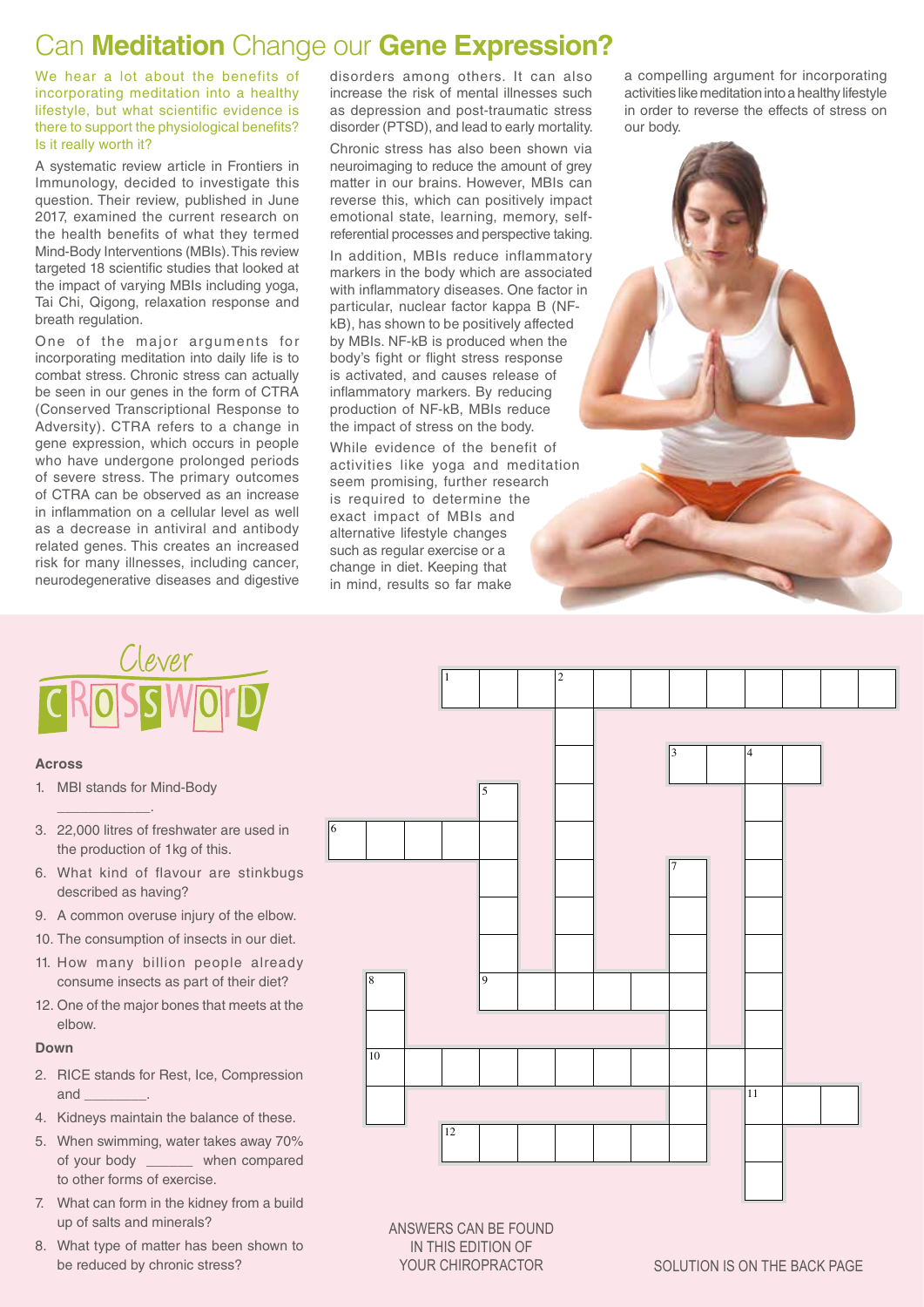#### The Kidneys - **Our Two Magical Bean-like Organs**

Our kidneys are vital for life. Let's look at why that is, and what the kidneys actually do to keep our bodies healthy.

Your kidneys are shaped like jellybeans and are each about the size of a fist. They are positioned next to your spine just below your ribcage. These organs may be small but they do a mighty job, filtering 150 - 180 litres of blood per day. As the blood enters the kidney, it is filtered by around a million filtration units, known as nephrons, and waste products and excess fluids are separated from the blood. Following separation, the fluids then get filtered again to return vital nutrients back to the blood stream and the waste is transferred as urine to the bladder.

Besides removing excess fluid and waste from your blood, the kidneys also maintain the balance of electrolytes such as sodium, potassium, and phosphate. In addition, the kidneys produce hormones that perform various functions such as: regulating your blood pressure, stimulating production of new red blood cells, and even converting vitamin D to its active form to keep your bones and teeth strong by promoting calcium storage.

Sometimes a build-up of salts and minerals can cause crystals to form in the kidney, resulting in what we call kidney stones. If they get lodged in the bladder, they can create pain and sometimes infection. Signs of kidney stones can include: pain that comes and goes in your sides, lower back or abdomen, painful urination or a persistent need to urinate, discoloured urine, and nausea or vomiting.

Often the stones can be passed out of the body by increasing water intake and taking pain medication as needed. However, if it becomes severe and the stones are too



## **The Elbow** What's So Funny About Your **'Funny Bone'?**

The elbow is a fascinating, yet commonly overlooked part of the body. It consists of three individual joints held together by three major ligaments, a membrane capsule of synovial fluid, and several muscle groups including the biceps and triceps. This allows intricate movement at the elbow to both bend like a hinge and rotate allowing our hand to turn. Unfortunately, we often only appreciate this functionality when something goes wrong.

The elbow is used in virtually every activity involving your hands. There are three major bones which meet at the elbow: – the humerus, which connects shoulder to forearm; and the two bones which connect the forearm to the wrist, known as the radius and ulna. The radius gets its name from the Greek word for 'spoke' because the radius bone circles around the ulna when you rotate your hand. The bony bump at the tip of the elbow is called the olecranon, and if we hit this it can cause the ulnar nerve to send a funny tingling sensation down our arm which can make us want to laugh (or cry). This is why the olecranon is sometimes referred to as the 'funny bone.'

As the elbow is so frequently used, it is susceptible to overuse injuries. Two

commonly-known overuse injuries are colloquially referred to as 'tennis elbow' and 'golfer's elbow'. They are appropriately named as these common activities require repetitive motions that, over time, can lead to pain and injury. However, such injuries can also occur as a result of other repetitive movements such as those used in the workplace. Tennis elbow is also known as lateral epicondylitis because it affects the lateral or outside bump of the elbow. This condition normally causes pain when opening the fingers. Golfer's elbow, or medial epicondylitis, involves the inner side of the elbow. Pain in this case usually happens when making a fist.

To treat any of these conditions, arthritis.org first advises the use of the first aid approach known as RICE – Rest, Ice, Compression, and Elevation for the first 48 hours, and then consultation with a health professional for advice on activity modification and ongoing therapy. Your chiropractor may use special manipulation techniques and exercises to help assist with healing elbow complaints, and can also refer you elsewhere for the most appropriate treatment when necessary.

large to pass through, it is possible that surgery may be required. A high protein, high salt, and high sugar diet can contribute to stone formation, as do other factors such as certain medications, urinary tract infections, digestive disorders, excess body weight and family history. The best strategy to prevent kidney stones is by following general principles of a healthy lifestyle, including drinking plenty of water, being active and following a high-fibre diet.



## MEXICAN STYLE SUSHI BITES

#### INGREDIENTS

400g can four-bean mix

- ½ teaspoon sweet paprika
- 1 large avocado, mashed
- 1 teaspoon dried oregano
- 1 large cucumber, cut into long strips
- 1 capsicum red or yellow, cut into strips
- 4 spring onions, roots removed
- 4 wholegrain tortillas
- (or wraps or other thin bread)
- 4 large lettuce leaves

#### METHOD

- 1. Blend beans with paprika. Set aside
- 2. Mix avocado and oregano. Spread onto each tortilla.
- 3. Cover with a lettuce leaf, then bean mixture.
- 4. Arrange cucumber, capsicum and spring onion along the full width of the tortilla.
- 5. Roll up tightly, refrigerate for a couple of hours then cut into 2cm pieces.